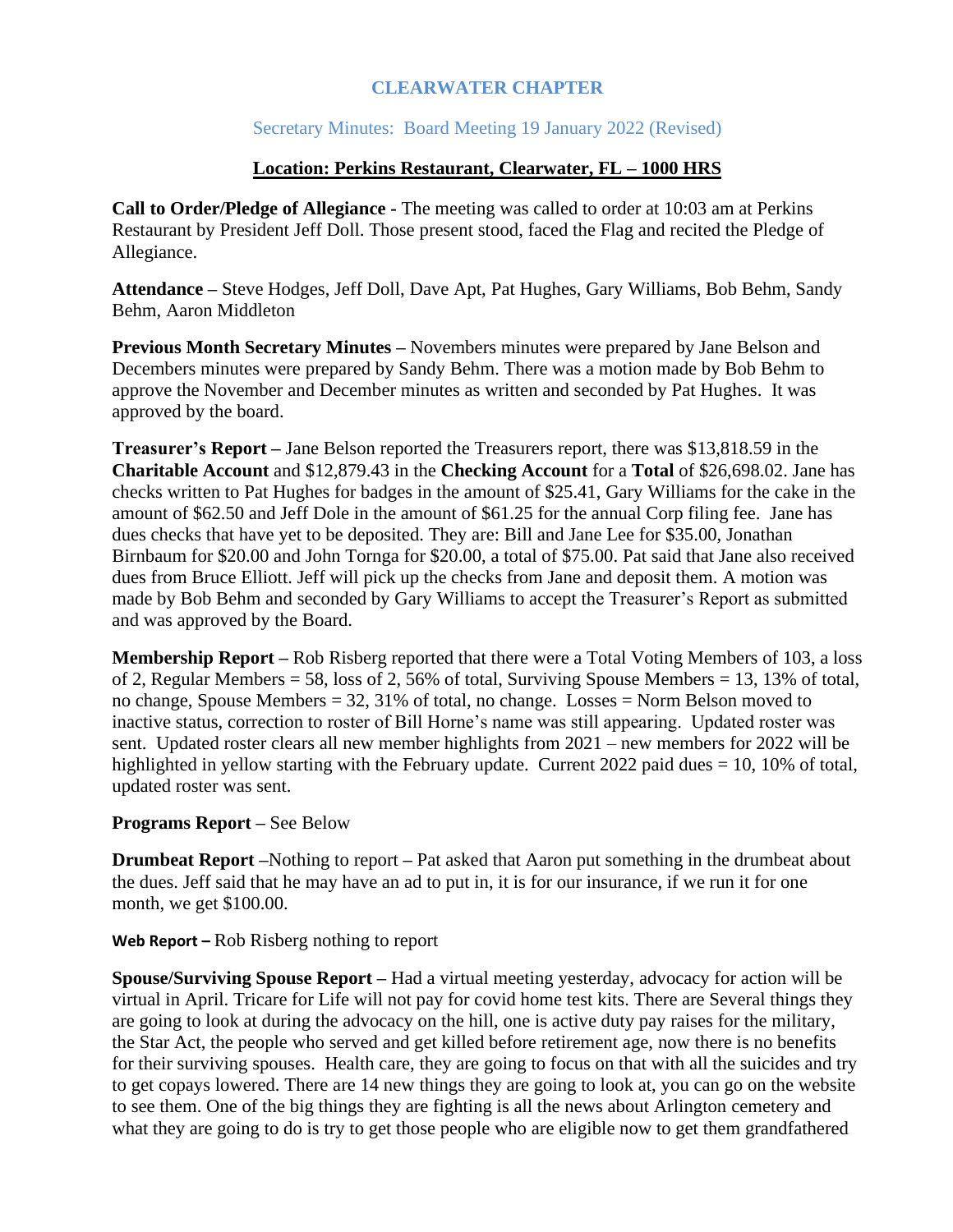in. There are 26 states have reduced or eliminated the retirement taxation for all military pensions. Because of Covid they feel that they needed to start a new foundation, it is going to be called the Critical Relief Endowment Fund and it is going to be for Veterans and their families in time of crisis.

**Members in Distress Report –** Life member Joe Vitale (passed away), Life member and Surviving Spouse Ginny Andre (passed away), and Ellen Rodnite (passed away).

**ROTC Scholarship –** Steve proposed to Clearwater HS that if we want to have potential scholarship members in May, the Sr instructor and the Sargent Major are both aware of the process of picking ROTC Scholarships,

**Legislative Liaison –** Dave said that the 2022 priorities are 1) pay raises 2) protecting military health care, VA is cutting back on mental health care. 3) all military burials, there is no room any longer for ground burials in many locations.

### **Old Business**

**Form 990-N or 990-PF Pending IRS Determination**- Jeff printed the IRS regulations, we only needed to check a box on the form, which he did and sent it out.

**Community Outreach Grant Closed out**- Jeff said it is done.

**Polo Shirts**- We can purchase a shirt for \$28.00 per shirt, Jeff is going to print a form and bring it to the luncheon and see how much interest we get.

**Tri-Fold Brochure-** A motion was made by Bob Behm to have a tri folder made for no more than \$200.00 to try it out. A second motion was made by Gary Williams, all approved.

# **Any Other old Business?**

Jeff and Dave went to the K9 Partners property in Spring Hill to see the benches they received from the MOAA grant, there were MOAA plaques on them.

Steve said that now is the time to get started raising money for the golf tournament. Bob will try to get more out of Largo Elks lodge this year.

### **New Business**

**Upcoming events**: Communication Award, Feb, MOAA Foundation Community Grant, Feb, Storming the Hill, April, LOE Awards May.

**Annual Registration of Certificate of Corporation**, Jeff said it is complete.

**Pinellas County Veterans Affairs** – Director of affairs Zeffery Mims will be attending the January Luncheon. He will not be the primary speaker and he needs to pay for his lunch.

**Newsletter**: 1) Leg take action link, 2) Membership application link

**MOWW invite to February Luncheon**, Jeff invited MOWW to the February luncheon

**Deceased Member Report for 2021-** Rob Risberg does this report

**Update Website with new Florida VA Handbook-**